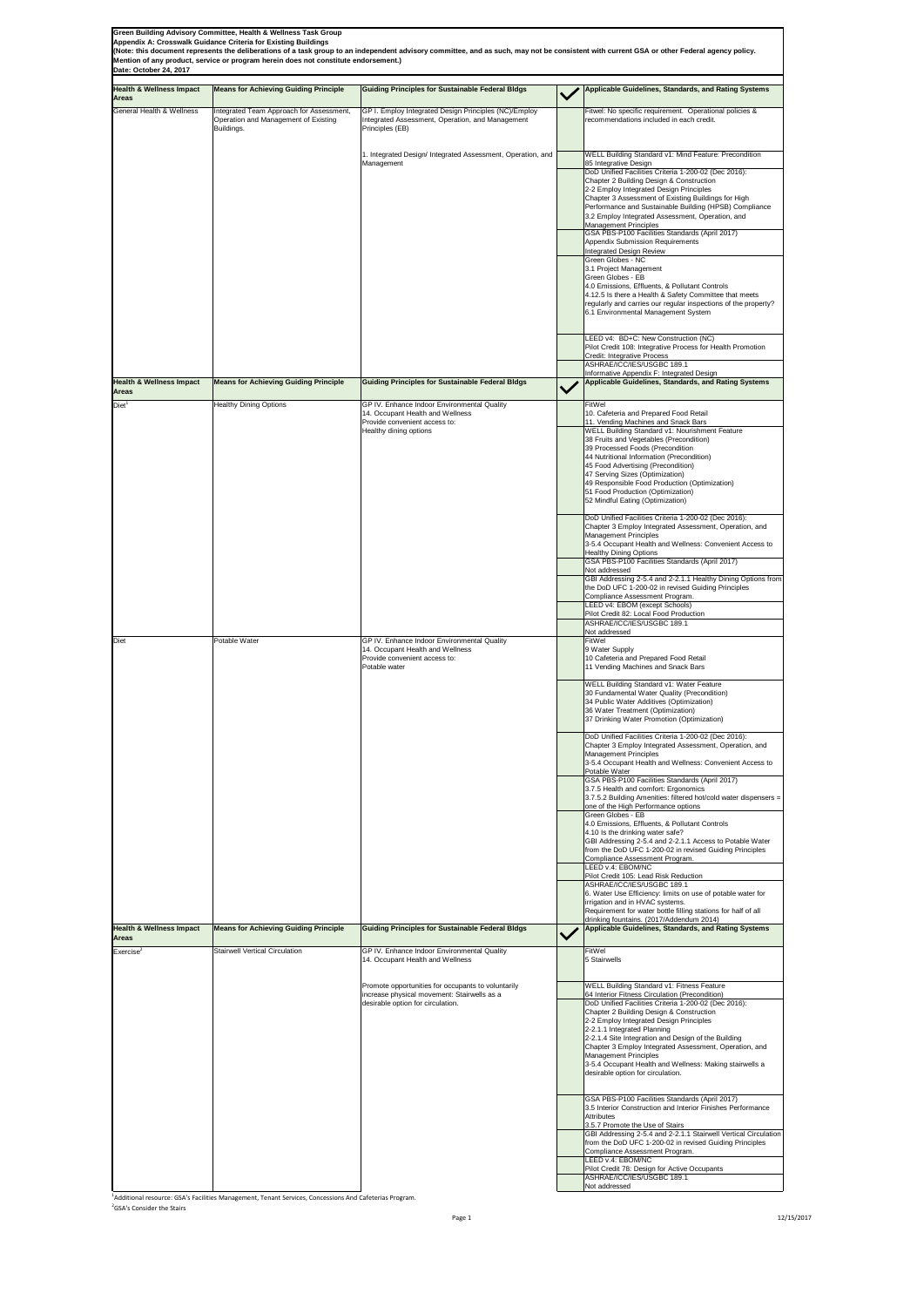| Exercise                            | <b>Active Workstations</b>                                             | GP IV. Enhance Indoor Environmental Quality                                                                                                                 | FitWel                                                                                                                                                                                                 |
|-------------------------------------|------------------------------------------------------------------------|-------------------------------------------------------------------------------------------------------------------------------------------------------------|--------------------------------------------------------------------------------------------------------------------------------------------------------------------------------------------------------|
|                                     |                                                                        | 14. Occupant Health and Wellness<br>Promote opportunities for occupants to voluntarily<br>increase physical movement: Active workstations                   | 7 Workspaces<br><b>WELL Building Standard v1: Fitness Feature</b><br>71 Active Furnishings (Optimization)                                                                                              |
|                                     |                                                                        |                                                                                                                                                             | DoD Unified Facilities Criteria 1-200-02 (Dec 2016):<br>Chapter 2 Building Design & Construction                                                                                                       |
|                                     |                                                                        |                                                                                                                                                             | 2-2 Employ Integrated Design Principles                                                                                                                                                                |
|                                     |                                                                        |                                                                                                                                                             | 2-2.1.1 Integrated Planning<br>2-2.1.4 Site Integration and Design of the Building                                                                                                                     |
|                                     |                                                                        |                                                                                                                                                             | Chapter 3 Employ Integrated Assessment, Operation, and<br><b>Management Principles</b>                                                                                                                 |
|                                     |                                                                        |                                                                                                                                                             | 3-5.4 Occupant Health and Wellness: Active Workstations                                                                                                                                                |
|                                     |                                                                        |                                                                                                                                                             | GSA PBS-P100 Facilities Standards (April 2017)<br>Not addressed                                                                                                                                        |
|                                     |                                                                        |                                                                                                                                                             | GBI Addressing 2-5.4 and 2-2.1.1 Active Workstations from<br>the DoD UFC 1-200-02 in revised Guiding Principles                                                                                        |
|                                     |                                                                        |                                                                                                                                                             | Compliance Assessment Program.<br>LEED v.4: EBOM/NC                                                                                                                                                    |
|                                     |                                                                        |                                                                                                                                                             | Not addressed<br>ASHRAE/ICC/IES/USGBC 189.1                                                                                                                                                            |
| Exercise                            | <b>Access to Fitness Centers</b>                                       | GP IV. Enhance Indoor Environmental Quality                                                                                                                 | Not addressed<br>FitWel                                                                                                                                                                                |
|                                     |                                                                        | 14. Occupant Health and Wellness<br>Promote opportunities for occupants to voluntarily                                                                      | 3 Outdoor Spaces<br>8 Shared Spaces                                                                                                                                                                    |
|                                     |                                                                        | increase physical movement: Fitness centers                                                                                                                 | <b>WELL Building Standard v1: Fitness Feature</b><br>65 Activity Incentive Programs (Precondition)<br>66 Structured Fitness Opportunities (Optimization)<br>68 Physical Activity Spaces (Optimization) |
|                                     |                                                                        |                                                                                                                                                             | 70 Fitness Equipment (Optimization)<br>DoD Unified Facilities Criteria 1-200-02 (Dec 2016):                                                                                                            |
|                                     |                                                                        |                                                                                                                                                             | Chapter 2 Building Design & Construction<br>2-2 Employ Integrated Design Principles                                                                                                                    |
|                                     |                                                                        |                                                                                                                                                             | 2-2.1.1 Integrated Planning<br>2-2.1.4 Site Integration and Design of the Building                                                                                                                     |
|                                     |                                                                        |                                                                                                                                                             | Chapter 3 Employ Integrated Assessment, Operation, and<br>Management Principles<br>3-5.4 Occupant Health and Wellness: Fitness Centers                                                                 |
|                                     |                                                                        |                                                                                                                                                             | <b>GSA PBS-P100 Facilities Standards (April 2017)</b><br>3.7.5 Health and comfort: Ergonomics<br>3.7.5.2 Building Amenities: one of the High Performance                                               |
|                                     |                                                                        |                                                                                                                                                             | options<br>GBI Addressing 2-5.4 and 2-2.1.1 Access to Fitness Centers<br>from the DoD UFC 1-200-02 in revised Guiding Principles                                                                       |
|                                     |                                                                        |                                                                                                                                                             | Compliance Assessment Program.                                                                                                                                                                         |
|                                     |                                                                        |                                                                                                                                                             | LEED v.4: EBOM/NC<br>Not addressed<br>ASHRAE/ICC/IES/USGBC 189.1                                                                                                                                       |
| Exercise                            | <b>Access to Bicycle Commuter Facilities</b>                           | GP IV. Enhance Indoor Environmental Quality                                                                                                                 | Not addressed<br>FitWel                                                                                                                                                                                |
|                                     |                                                                        | 14. Occupant Health and Wellness                                                                                                                            | 2 Building Access<br><b>WELL Building Standard v1: Fitness Feature</b>                                                                                                                                 |
|                                     |                                                                        | Promote opportunities for occupants to voluntarily increase<br>physical movement: Bicycle commuter facilities                                               | 69 Active Transportation Support (Optimization)<br>DoD Unified Facilities Criteria 1-200-02 (Dec 2016):                                                                                                |
|                                     |                                                                        |                                                                                                                                                             | Chapter 2 Building Design & Construction                                                                                                                                                               |
|                                     |                                                                        |                                                                                                                                                             | 2-2 Employ Integrated Design Principles<br>2-2.1.1 Integrated Planning                                                                                                                                 |
|                                     |                                                                        |                                                                                                                                                             | Chapter 3 Employ Integrated Assessment, Operation, and<br><b>Management Principles</b>                                                                                                                 |
|                                     |                                                                        |                                                                                                                                                             | 3-5.4 Occupant Health and Wellness: Bicycle Commuter<br><b>Facilities</b>                                                                                                                              |
|                                     |                                                                        |                                                                                                                                                             | <b>GSA PBS-P100 Facilities Standards (April 2017)</b><br>3.7.5 Health and comfort: Ergonomics<br>3.7.5.2 Building Amenities: Locker/changing room = Baseline                                           |
|                                     |                                                                        |                                                                                                                                                             | requirement<br><b>Green Globes - EB</b><br>1.0 Energy<br>1.18 Cycling Facilities                                                                                                                       |
|                                     |                                                                        |                                                                                                                                                             | LEED v.4 EBOM                                                                                                                                                                                          |
|                                     |                                                                        |                                                                                                                                                             | Credit: Alternative Transportation<br>LEED v.4 BD+C: NC and LEED v.4 ND                                                                                                                                |
|                                     |                                                                        |                                                                                                                                                             | Credit: Bicycle Facilities<br>ASHRAE/ICC/IES/USGBC 189.1                                                                                                                                               |
| Exercise                            |                                                                        | Mass Transit / Public Transportation Access & GP I. Employ Integrated Design Principles (NC)                                                                | 5.3.7 Mitigation of Transportation Impacts<br>FitWel                                                                                                                                                   |
|                                     | Walkability                                                            | 1. Integrated Design Principles<br>(Sustainable Locations)                                                                                                  | 1 Location<br>2 Building Access                                                                                                                                                                        |
|                                     |                                                                        |                                                                                                                                                             | <b>WELL Building Standard v1: Fitness Feature</b><br>67 Exterior Active Design (Optimization)                                                                                                          |
|                                     |                                                                        |                                                                                                                                                             | DoD Unified Facilities Criteria 1-200-02 (Dec 2016):<br>Chapter 5 Sustainable Installations                                                                                                            |
|                                     |                                                                        |                                                                                                                                                             | 5-1 Overview<br>Appendix B Best Practices                                                                                                                                                              |
|                                     |                                                                        |                                                                                                                                                             | B-1 Promote Sustainable Location and Site Development<br>B-1.1 Evaluation of Site                                                                                                                      |
|                                     |                                                                        |                                                                                                                                                             | <b>GSA PBS-P100 Facilities Standards (April 2017)</b>                                                                                                                                                  |
|                                     |                                                                        |                                                                                                                                                             | Chapter 2 Urban Development and Landscape Design<br>2.1 Urban Planning and Public Use Performance                                                                                                      |
|                                     |                                                                        |                                                                                                                                                             | Requirements<br>2.2.1 Sustainable Locations                                                                                                                                                            |
|                                     |                                                                        |                                                                                                                                                             | 2.2.1.2 Site Supports Transit-Use and Reduced Automobile<br>Commuting                                                                                                                                  |
|                                     |                                                                        |                                                                                                                                                             | 2.2.1.3 Site Supports Neighborhood Connectivity and<br>Walkability                                                                                                                                     |
|                                     |                                                                        |                                                                                                                                                             | <b>Green Globes - EB</b><br>1.0 Energy                                                                                                                                                                 |
|                                     |                                                                        |                                                                                                                                                             | 1.17 Public Transportation<br>1.19 Other Measures                                                                                                                                                      |
|                                     |                                                                        |                                                                                                                                                             | LEED v.4 EBOM<br><b>Sustainable Sites</b><br>Credit: Alternative Transportation                                                                                                                        |
|                                     |                                                                        |                                                                                                                                                             | ASHRAE/ICC/IES/USGBC 189.1                                                                                                                                                                             |
| <b>Health &amp; Wellness Impact</b> | <b>Means for Achieving Guiding Principle</b>                           | <b>Guiding Principles for Sustainable Federal Bldgs</b>                                                                                                     | 5.3.7 Mitigation of Transportation Impacts<br>Applicable Guidelines, Standards, and Rating Systems                                                                                                     |
| <b>Areas</b>                        | Smoking Reduction / Cessation Restrictions on smoking within buildings | GP IV. Enhance Indoor Environmental Quality                                                                                                                 | FitWel                                                                                                                                                                                                 |
|                                     |                                                                        | 13. Indoor Air Quality<br>(Environmental Smoking Control: Prohibit smoking in any<br>form within the building and within 25 feet of building<br>entrances). | 3 Outdoor Spaces<br>4 Entrances and Ground Floor<br>6 Indoor Environment                                                                                                                               |
|                                     |                                                                        |                                                                                                                                                             | <b>WELL Building Standard v1: Air Feature</b><br>02 Smoking Ban                                                                                                                                        |
|                                     |                                                                        |                                                                                                                                                             | DoD Unified Facilities Criteria 1-200-02 (Dec 2016):<br>Chapter 3 Employ Integrated Assessment, Operation, and                                                                                         |
|                                     |                                                                        |                                                                                                                                                             | Management Principles<br>3-5.3.4 Environmental Tobacco Smoke Control                                                                                                                                   |
|                                     |                                                                        |                                                                                                                                                             | <b>GSA PBS-P100 Facilities Standards (April 2017)</b><br>Not addressed                                                                                                                                 |

Green Globes - EB 5.6 Control of Pollutants at Source GBI Addressing 2-5.4 and 2-2.1.1 Environmental Tobacco Smoke Control from the DoD UFC 1-200-02 in revised Guiding Principles Compliance Assessment Program

Page 2 12/15/2017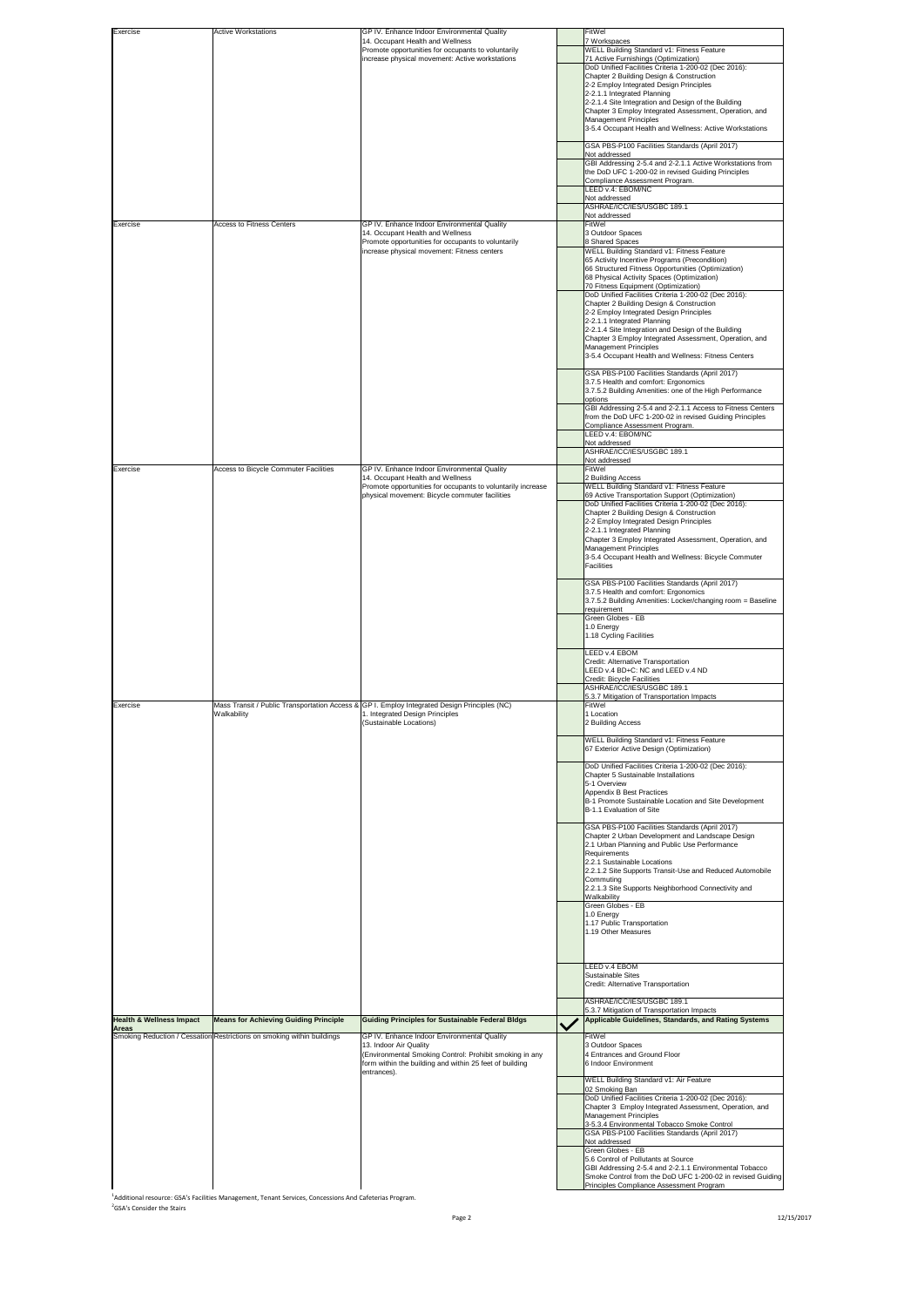control of temperature pollutants, IAQ management, and controls for occupant thermal comfort 11. Ventilation and Thermal Comfort: provide safe and healthy ventilation and thermal comfort.

|                                                                                                                       |                                                                                                                   |                                                                                                                                 |              | LEED v.4 EBOM                                                                                                                                                                                                                                                                                                                                                                                                                                                                                                                                                                                                                                                                                                                                                                                                      |
|-----------------------------------------------------------------------------------------------------------------------|-------------------------------------------------------------------------------------------------------------------|---------------------------------------------------------------------------------------------------------------------------------|--------------|--------------------------------------------------------------------------------------------------------------------------------------------------------------------------------------------------------------------------------------------------------------------------------------------------------------------------------------------------------------------------------------------------------------------------------------------------------------------------------------------------------------------------------------------------------------------------------------------------------------------------------------------------------------------------------------------------------------------------------------------------------------------------------------------------------------------|
|                                                                                                                       |                                                                                                                   |                                                                                                                                 |              | <b>Indoor Environmental Quality</b><br>Environmental Tobacco Smoke Control (Prerequisite)                                                                                                                                                                                                                                                                                                                                                                                                                                                                                                                                                                                                                                                                                                                          |
|                                                                                                                       |                                                                                                                   |                                                                                                                                 |              | ASHRAE/ICC/IES/USGBC 189.1                                                                                                                                                                                                                                                                                                                                                                                                                                                                                                                                                                                                                                                                                                                                                                                         |
|                                                                                                                       |                                                                                                                   |                                                                                                                                 |              | 8.3.1.4 Prohibits Smoking                                                                                                                                                                                                                                                                                                                                                                                                                                                                                                                                                                                                                                                                                                                                                                                          |
|                                                                                                                       | Additional Supportive Occupant Health Attributes related to the Built Environment found in the Guiding Principles |                                                                                                                                 |              |                                                                                                                                                                                                                                                                                                                                                                                                                                                                                                                                                                                                                                                                                                                                                                                                                    |
| <b>Health &amp; Wellness Impact</b><br><b>Areas</b>                                                                   | <b>Means for Achieving Potential Outcome</b>                                                                      | <b>Guiding Principles for Sustainable Federal Bldgs</b>                                                                         | $\checkmark$ | Applicable Guidelines, Standards, and Rating Systems                                                                                                                                                                                                                                                                                                                                                                                                                                                                                                                                                                                                                                                                                                                                                               |
| In addition to other factors,<br>exposure to daylight<br>contributes to resetting of<br>circadian rhythms, production | Provide occupant access to daylight                                                                               | GP IV. Enhance Indoor Environmental Quality<br>12. Daylighting and Lighting Controls<br>14. Occupant Health and Wellness        |              | FitWel<br>3 Outdoor Spaces<br>7 Workspaces                                                                                                                                                                                                                                                                                                                                                                                                                                                                                                                                                                                                                                                                                                                                                                         |
| of Vitamin D, and overall well-<br>being.                                                                             |                                                                                                                   | Provide convenient access to: Daylight                                                                                          |              | <b>WELL Building Standard v1: Light Feature</b><br>60 Automated Shading and Dimming Controls (Optimization)<br>61 Right to Light (Optimization)<br>62 Daylight Modeling (Optimization)<br>63 Daylighting Fenestration (Optimization)                                                                                                                                                                                                                                                                                                                                                                                                                                                                                                                                                                               |
|                                                                                                                       |                                                                                                                   |                                                                                                                                 |              | DoD Unified Facilities Criteria 1-200-02 (Dec 2016):<br>Chapter 2 Building Design & Construction<br>2-5.2 Daylighting<br>Chapter 3 Employ Integrated Assessment, Operation, and<br><b>Management Principles</b><br>3-5.4 Occupant Health and Wellness: Convenient Access to<br>Daylight<br>GSA PBS-P100 Facilities Standards (April 2017)<br>3.7 Workplace Performance Attributes<br>3.7.4 Health and Comfort: Environmental Controls<br>3.7.4.2 Lighting/Daylighting: employee access to natural<br>daylight<br>3.7.6.2 Partitions and interior walls: Maximize natural light<br>through placement & colors<br>6.2 Lighting Performance Attributes<br>6.2.2 Lighting Quantity<br>6.3 Lighting Prescriptive Requirements<br>6.3.1 Indoor Lighting and Daylighting Criteria<br>6.3.2.5 Lighting Controls            |
|                                                                                                                       |                                                                                                                   |                                                                                                                                 |              | Green Globes - EB<br>5.0 Indoor Environment<br>5.8 Lighting Features<br>GBI Addressing 2-5.4 Convenient Access to Daylight, 2-2.1.1<br>Integrated Planning, and 2-5.2 Daylighting from the DoD UFC<br>1-200-02 in revised Guiding Principles Compliance<br>Assessment Program.                                                                                                                                                                                                                                                                                                                                                                                                                                                                                                                                     |
|                                                                                                                       |                                                                                                                   |                                                                                                                                 |              | LEED v.4 EBOM<br><b>Indoor Environmental Quality</b><br>Credit: Daylight and Quality Views<br>ASHRAE/ICC/IES/USGBC 189.1<br>8.4.1 Daylighting                                                                                                                                                                                                                                                                                                                                                                                                                                                                                                                                                                                                                                                                      |
| <b>Health &amp; Wellness Impact</b>                                                                                   | <b>Means for Achieving Potential Outcome</b>                                                                      | <b>Guiding Principles for Sustainable Federal Bldgs</b>                                                                         |              | Applicable Guidelines, Standards, and Rating Systems                                                                                                                                                                                                                                                                                                                                                                                                                                                                                                                                                                                                                                                                                                                                                               |
| <b>Areas</b>                                                                                                          |                                                                                                                   |                                                                                                                                 | $\checkmark$ |                                                                                                                                                                                                                                                                                                                                                                                                                                                                                                                                                                                                                                                                                                                                                                                                                    |
| Contribute to improved indoor<br>air quality                                                                          | Provide access to indoor and outdoor plants                                                                       | GP IV. Enhance indoor Environmental Quality<br>14. Occupant Health and Wellness                                                 |              | FitWel<br>3 Outdoor Spaces                                                                                                                                                                                                                                                                                                                                                                                                                                                                                                                                                                                                                                                                                                                                                                                         |
|                                                                                                                       |                                                                                                                   | Provide convenient access to: Plants                                                                                            |              | <b>WELL Building Standard v1: Nourishment Feature</b><br>51 Food Production (Optimization)<br><b>Mind Feature</b>                                                                                                                                                                                                                                                                                                                                                                                                                                                                                                                                                                                                                                                                                                  |
|                                                                                                                       |                                                                                                                   |                                                                                                                                 |              | 88 Biophilia I - Qualitative (Precondition)<br>100 Biophilia II - Quantitative (Optimization)                                                                                                                                                                                                                                                                                                                                                                                                                                                                                                                                                                                                                                                                                                                      |
|                                                                                                                       |                                                                                                                   |                                                                                                                                 |              | DoD Unified Facilities Criteria 1-200-02 (Dec 2016):<br>Chapter 2 Building Design & Construction<br>2-2.1.1 Integrated Planning: include how convenient access to<br>plants is being considered and accommodated from the<br>beginning of the design process.<br>Chapter 3 Employ Integrated Assessment, Operation, and<br><b>Management Principles</b><br>3-5.4 Occupant Health and Wellness: Convenient Access to<br><b>Plants</b><br>GSA PBS-P100 Facilities Standards (April 2017)<br>Not addressed<br>GBI Addressing 2-5.4 and 2-2.1.1 Convenient Access to<br>Plants from the DoD UFC 1-200-02 in revised Guiding<br>Principles Compliance Assessment Program.<br>LEED v.4 EBOM<br>Pilot Credit 82: Local Food Production: EBOM Projects (except<br>Schools)<br>ASHRAE/ICC/IES/USGBC 189.1<br>Not addressed. |
| <b>Health &amp; Wellness Impact</b><br><b>Areas</b>                                                                   | <b>Means for Achieving Potential Outcome</b>                                                                      | <b>Guiding Principles for Sustainable Federal Bldgs</b>                                                                         |              | Applicable Guidelines, Standards, and Rating Systems                                                                                                                                                                                                                                                                                                                                                                                                                                                                                                                                                                                                                                                                                                                                                               |
| overall well-being and healing<br>(healthcare spaces)                                                                 | Views of nature contributing to Provide access to quality exterior views                                          | GP IV. Enhance Indoor Environmental Quality<br>14. Occupant Health and Wellness<br>Provide convenient access to: Exterior Views |              | FitWel<br>7 Workspaces<br>7.2 - Outdoor Views<br><b>WELL Building Standard v1: Light Feature</b><br>61 Right to Light (Optimization)<br><b>Mind Feature</b><br>88 Biophilia I - Qualitative (Precondition)<br>100 Biophilia II - Quantitative (Optimization)<br>DoD Unified Facilities Criteria 1-200-02 (Dec 2016):<br>Chapter 2 Building Design & Construction<br>2-2.1.1 Integrated Planning: include how convenient access to<br>exterior views is being considered and accommodated from                                                                                                                                                                                                                                                                                                                      |
|                                                                                                                       |                                                                                                                   |                                                                                                                                 |              | the beginning of the design process.<br>Chapter 3 Employ Integrated Assessment, Operation, and<br><b>Management Principles</b><br>3-5.4 Occupant Health and Wellness: Convenient Access to<br><b>Exterior Views</b><br>GSA PBS-P100 Facilities Standards (April 2017)                                                                                                                                                                                                                                                                                                                                                                                                                                                                                                                                              |
|                                                                                                                       |                                                                                                                   |                                                                                                                                 |              | 3.7 Workplace Performance Attributes<br>3.7.6.2 Partitions and interior walls: Tier 3: Do not block<br>access to views<br>6.2 Lighting Performance Attributes<br>6.2.1 Lighting Quality: 3 Tiers require access to views for 50-<br>90% of regularly occupied areas<br>GBI Addressing 2-5.4 and 2-2.1.1 Convenient Access to<br>Exterior Views from the DoD UFC 1-200-02 in revised Guiding<br>Principles Compliance Assessment Program.<br>LEED v.4 EBOM<br><b>Indoor Environmental Quality</b><br><b>Credit: Daylight and Quality Views</b><br>ASHRAE/ICC/IES/USGBC 189.1<br>Not addressed.<br>(Note: Requirements for views of the outdoors have been discussed                                                                                                                                                 |
|                                                                                                                       |                                                                                                                   |                                                                                                                                 |              | extensively by the ASHRAE 189.1 Committee, but no proposed<br>revision has been approved for public review.)                                                                                                                                                                                                                                                                                                                                                                                                                                                                                                                                                                                                                                                                                                       |
| <b>Health &amp; Wellness Impact</b><br><b>Areas</b>                                                                   | <b>Means for Achieving Potential Outcome</b>                                                                      | <b>Guiding Principles for Sustainable Federal Bldgs</b>                                                                         |              | <b>Applicable Guidelines, Standards, and Rating Systems</b>                                                                                                                                                                                                                                                                                                                                                                                                                                                                                                                                                                                                                                                                                                                                                        |
| Improved air quality and<br>control of tomporature                                                                    | Provision of ventilation systems, control of<br>collutante IAO monogement, and controle for                       | GP IV. Enhance Indoor Environmental Quality<br>11 Ventilation and Thermal Comfort: provide eate and                             |              | FitWel<br><b>C</b> Indoor Environmon                                                                                                                                                                                                                                                                                                                                                                                                                                                                                                                                                                                                                                                                                                                                                                               |

6 Indoor Environment 7 Workspaces

<sup>1</sup>Additional resource: GSA's Facilities Management, Tenant Services, Concessions And Cafeterias Program. <sup>2</sup>GSA's Consider the Stairs

Page 3 12/15/2017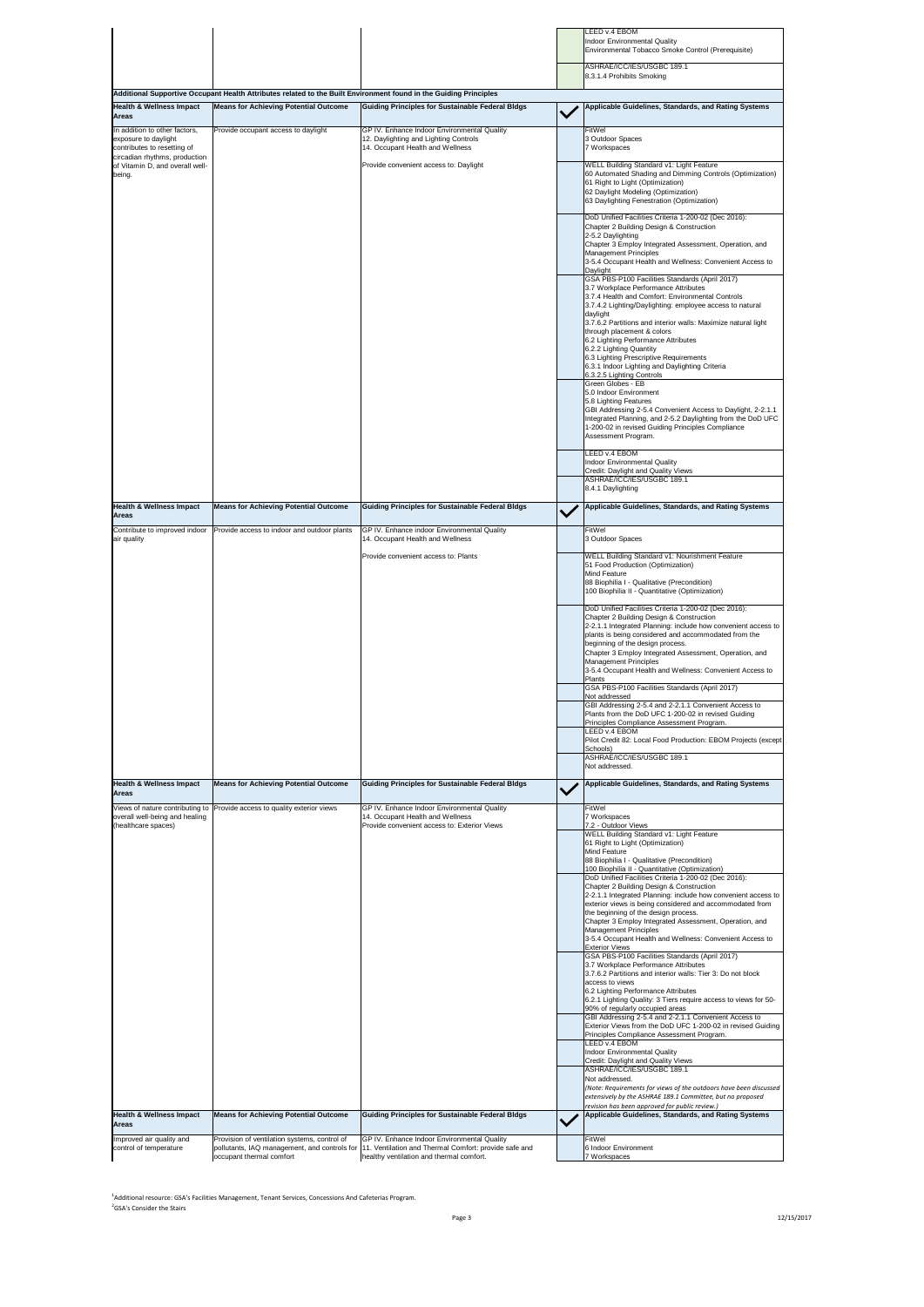|                                                                                                    |                                                         |                                                                                                                                                                                                                                                                                                                                                                      | <b>WELL Building Standard v1: Air Feature</b><br>01 Air Quality Standards (Precondition)<br>03 Ventilation Effectiveness (Precondition)<br>05 Air Filtration (Precondition)<br>13 Air Flush (Optimization)<br>14 Air Infiltration Management (Optimization)<br>15 Increased Ventilation (Optimization)<br>17 Direct Source Ventilation (Optimization)<br>18 Air Quality Monitoring and Feedback (Optimization)<br>21 Displacement Ventilation (Optimization)<br><b>WELL Building Standard v1: Comfort Feature</b><br>76 Thermal Comfort (Precondition)<br>82 Individual Thermal Control (Optimization)<br>DoD Unified Facilities Criteria 1-200-02 (Dec 2016):<br>Chapter 3 Employ Integrated Assessment, Operation, and<br><b>Management Principles</b><br>3-5 Enhance Indoor Environmental Quality<br>3-5.1 Ventilation and Thermal Comfort<br>GSA PBS-P100 Facilities Standards (April 2017)<br>3.7.4 Health and Comfort: Environmental Controls<br>3.7.4.1 Ventilation and thermal comfort<br>5.2 Mechanical Performance Attributes<br>5.2.1 Temperature<br>5.2.2 Humidity Control<br>5.2.3 Air Movement<br>5.2.4 Pressure<br>5.2.5 Ventilation<br>5.2.6 Filtration<br><b>Green Globes - EB</b> |
|----------------------------------------------------------------------------------------------------|---------------------------------------------------------|----------------------------------------------------------------------------------------------------------------------------------------------------------------------------------------------------------------------------------------------------------------------------------------------------------------------------------------------------------------------|-----------------------------------------------------------------------------------------------------------------------------------------------------------------------------------------------------------------------------------------------------------------------------------------------------------------------------------------------------------------------------------------------------------------------------------------------------------------------------------------------------------------------------------------------------------------------------------------------------------------------------------------------------------------------------------------------------------------------------------------------------------------------------------------------------------------------------------------------------------------------------------------------------------------------------------------------------------------------------------------------------------------------------------------------------------------------------------------------------------------------------------------------------------------------------------------------------|
|                                                                                                    |                                                         |                                                                                                                                                                                                                                                                                                                                                                      | 5.0 Indoor Environment<br>5.1 Ventilation System<br>5.6 Control of Pollutants at Source<br>5.7 IAQ Management<br>LEED v.4 EBOM                                                                                                                                                                                                                                                                                                                                                                                                                                                                                                                                                                                                                                                                                                                                                                                                                                                                                                                                                                                                                                                                      |
|                                                                                                    |                                                         |                                                                                                                                                                                                                                                                                                                                                                      | <b>Indoor Environmental Quality</b><br><b>Credit: Thermal Comfort</b><br><b>Credit: Occupant Comfort Survey</b><br>Credit: Minimum Indoor Air Quality Performance<br>Pilot Credit: Learning Controls for Thermal Comfort<br>ASHRAE/ICC/IES/USGBC 189.1<br>8 Indoor Environmental Quality (ASHRAE Standard 62.1,                                                                                                                                                                                                                                                                                                                                                                                                                                                                                                                                                                                                                                                                                                                                                                                                                                                                                     |
| <b>Health &amp; Wellness Impact</b>                                                                | <b>Means for Achieving Potential Outcome</b>            | <b>Guiding Principles for Sustainable Federal Bldgs</b>                                                                                                                                                                                                                                                                                                              | 62.2, and 170) & ASHRAE Standard 55<br><b>Applicable Guidelines, Standards, and Rating Systems</b>                                                                                                                                                                                                                                                                                                                                                                                                                                                                                                                                                                                                                                                                                                                                                                                                                                                                                                                                                                                                                                                                                                  |
| <b>Areas</b><br>Improved air quality and                                                           | Test for radon in buildings to mitigate high            | GP IV. Enhance Indoor Environmental Quality                                                                                                                                                                                                                                                                                                                          | FitWel                                                                                                                                                                                                                                                                                                                                                                                                                                                                                                                                                                                                                                                                                                                                                                                                                                                                                                                                                                                                                                                                                                                                                                                              |
| reduce risk of exposure to<br>radon.                                                               | levels from occupied spaces                             | 13. Indoor Air Quality<br>(Radon: test for radon in buildings and mitigate high levels)                                                                                                                                                                                                                                                                              | 6 Indoor Environment<br><b>WELL Building Standard v1: Air Feature</b>                                                                                                                                                                                                                                                                                                                                                                                                                                                                                                                                                                                                                                                                                                                                                                                                                                                                                                                                                                                                                                                                                                                               |
|                                                                                                    |                                                         |                                                                                                                                                                                                                                                                                                                                                                      | 01 Air Quality Standards (Precondition): Radon<br>DoD Unified Facilities Criteria 1-200-02 (Dec 2016):                                                                                                                                                                                                                                                                                                                                                                                                                                                                                                                                                                                                                                                                                                                                                                                                                                                                                                                                                                                                                                                                                              |
|                                                                                                    |                                                         |                                                                                                                                                                                                                                                                                                                                                                      | Radon not addressed.<br>GSA PBS-P100 Facilities Standards (April 2017)<br>3.3.3 Substructure: depressurization required when radon is                                                                                                                                                                                                                                                                                                                                                                                                                                                                                                                                                                                                                                                                                                                                                                                                                                                                                                                                                                                                                                                               |
|                                                                                                    |                                                         |                                                                                                                                                                                                                                                                                                                                                                      | present.<br>Green Globes - EB                                                                                                                                                                                                                                                                                                                                                                                                                                                                                                                                                                                                                                                                                                                                                                                                                                                                                                                                                                                                                                                                                                                                                                       |
|                                                                                                    |                                                         |                                                                                                                                                                                                                                                                                                                                                                      | 4.0 Emissions, Effluents and Pollution Controls<br>4.7 Radon                                                                                                                                                                                                                                                                                                                                                                                                                                                                                                                                                                                                                                                                                                                                                                                                                                                                                                                                                                                                                                                                                                                                        |
|                                                                                                    |                                                         |                                                                                                                                                                                                                                                                                                                                                                      | LEED v.4 EBOM<br><b>Indoor Environmental Quality</b><br>Radon not addressed                                                                                                                                                                                                                                                                                                                                                                                                                                                                                                                                                                                                                                                                                                                                                                                                                                                                                                                                                                                                                                                                                                                         |
|                                                                                                    |                                                         |                                                                                                                                                                                                                                                                                                                                                                      | ASHRAE/ICC/IES/USGBC 189.1<br>Section 8: Indoor Environmental Quality                                                                                                                                                                                                                                                                                                                                                                                                                                                                                                                                                                                                                                                                                                                                                                                                                                                                                                                                                                                                                                                                                                                               |
| <b>Health &amp; Wellness Impact</b>                                                                | Means for Achieving Potential Outcome                   | <b>Guiding Principles for Sustainable Federal Bldgs</b>                                                                                                                                                                                                                                                                                                              | 8.3.4 Isolation of the Building from Pollutants in Soil<br>Applicable Guidelines, Standards, and Rating Systems                                                                                                                                                                                                                                                                                                                                                                                                                                                                                                                                                                                                                                                                                                                                                                                                                                                                                                                                                                                                                                                                                     |
| <b>Areas</b><br>Improved air quality and<br>reduce and/or eliminate<br>exposure to mold and mildew | Provide policies and strategies for moisture<br>control | GP IV. Enhance Indoor Environmental Quality<br>13. Indoor Air Quality<br>(Moisture Control: Establish policy and implement a<br>moisture control strategy to prevent building materials<br>damage, minimize mold growth, and reduce associated<br>health risks)                                                                                                      | FitWel<br>6 Interior Environments<br>6.2 Provide an asbestos-free interior<br>WELL Building Standard v1: Air Feature<br>06 Microbe and Mold Control (Precondition)<br>12 Moisture Management (Precondition)<br>16 Humidity Control (Optimization)<br>DoD Unified Facilities Criteria 1-200-02 (Dec 2016):<br>Chapter 3 Employ Integrated Assessment, Operation, and                                                                                                                                                                                                                                                                                                                                                                                                                                                                                                                                                                                                                                                                                                                                                                                                                                 |
|                                                                                                    |                                                         |                                                                                                                                                                                                                                                                                                                                                                      | <b>Management Principles</b><br>3-3 Ventilation Air and Building Envelope Requirements<br>3-5 Enhance Indoor Environmental Quality<br>3-5.3 Indoor Air Quality<br>3-5.3.1 Moisture Control                                                                                                                                                                                                                                                                                                                                                                                                                                                                                                                                                                                                                                                                                                                                                                                                                                                                                                                                                                                                          |
|                                                                                                    |                                                         |                                                                                                                                                                                                                                                                                                                                                                      | GSA PBS-P100 Facilities Standards (April 2017)<br>3.2.4 Moisture and Condensate Control<br>3.2.4.1 Moisture Control Opaque Assemblies<br>3.3 Prescriptive Enclosure Requirements<br>3.3.1 Moisture Control<br>3.3.4 Wall Systems<br>3.3.4.2 Materials with Organic Content<br>3.3.4.3 Air/Moisture Barrier System<br>3.5.2.27 Acoustical Ceilings: includes moisture resistance                                                                                                                                                                                                                                                                                                                                                                                                                                                                                                                                                                                                                                                                                                                                                                                                                     |
|                                                                                                    |                                                         |                                                                                                                                                                                                                                                                                                                                                                      | <b>Green Globes - EB</b><br>1.0 Energy<br>1.8 Envelope<br>1.16 Maintenance Schedules<br>5.0 Indoor Environment<br>5.1 Ventilation System<br>5.6 Control of Pollutants at Source<br>LEED v.4 NC                                                                                                                                                                                                                                                                                                                                                                                                                                                                                                                                                                                                                                                                                                                                                                                                                                                                                                                                                                                                      |
|                                                                                                    |                                                         |                                                                                                                                                                                                                                                                                                                                                                      | <b>Energy and Atmosphere</b><br>Credit: Existing Building Commissioning<br>Credit: Existing Building Commissioning - Implementation<br><b>Indoor Environmental Quality</b><br>Credit: Indoor Air Quality Assessment<br>ASHRAE/ICC/IES/USGBC 189.1                                                                                                                                                                                                                                                                                                                                                                                                                                                                                                                                                                                                                                                                                                                                                                                                                                                                                                                                                   |
| <b>Health &amp; Wellness Impact</b><br><b>Areas</b>                                                | <b>Means for Achieving Potential Outcome</b>            | <b>Guiding Principles for Sustainable Federal Bldgs</b>                                                                                                                                                                                                                                                                                                              | Section 8: Indoor Environmental Quality<br>8.3.6 Moisture Control<br>Applicable Guidelines, Standards, and Rating Systems                                                                                                                                                                                                                                                                                                                                                                                                                                                                                                                                                                                                                                                                                                                                                                                                                                                                                                                                                                                                                                                                           |
| Improved air quality and<br>reduction of off-gassing and                                           | Selection of low-emitting materials                     | GP IV. Enhance Indoor Environmental Quality<br>13. Indoor Air Quality                                                                                                                                                                                                                                                                                                | FitWel<br>6 Indoor Environment                                                                                                                                                                                                                                                                                                                                                                                                                                                                                                                                                                                                                                                                                                                                                                                                                                                                                                                                                                                                                                                                                                                                                                      |
| exposure to VOCs                                                                                   |                                                         | (Low-Emitting Materials: Use low-emitting materials for<br>building modifications, maintenance, and<br>operations. In particular, specify the following materials and<br>products to have low pollutant emissions: composite wood<br>products, adhesives, sealants, interior paints and finishes,<br>solvents, carpet systems, janitorial supplies, and furnishings) | 6.3 Adopt and implement an Indoor Air Quality (IAQ) policy for<br>the building<br><b>WELL Building Standard v1: Air Feature</b><br>01 Air Quality Standards (Precondition)<br>04 VOC Reduction (Precondition)<br>09 Cleaning Protocol (Precondition)<br>25 Toxic Material Reduction (Optimization)<br>26 Enhanced Material Safety (Optimization)<br>DoD Unified Facilities Criteria 1-200-02 (Dec 2016):                                                                                                                                                                                                                                                                                                                                                                                                                                                                                                                                                                                                                                                                                                                                                                                            |
|                                                                                                    |                                                         |                                                                                                                                                                                                                                                                                                                                                                      | Chapter 3 Employ Integrated Assessment, Operation, and<br><i>Annonomont</i> Drinoiples                                                                                                                                                                                                                                                                                                                                                                                                                                                                                                                                                                                                                                                                                                                                                                                                                                                                                                                                                                                                                                                                                                              |

Management Principles 3-5 Enhance Indoor Environmental Quality GSA PBS-P100 Facilities Standards (April 2017) 5.2 Mechanical Performance Attributes 5.2.5 Ventilation: 3 tiers include low emitting materials requirements

Page 4 12/15/2017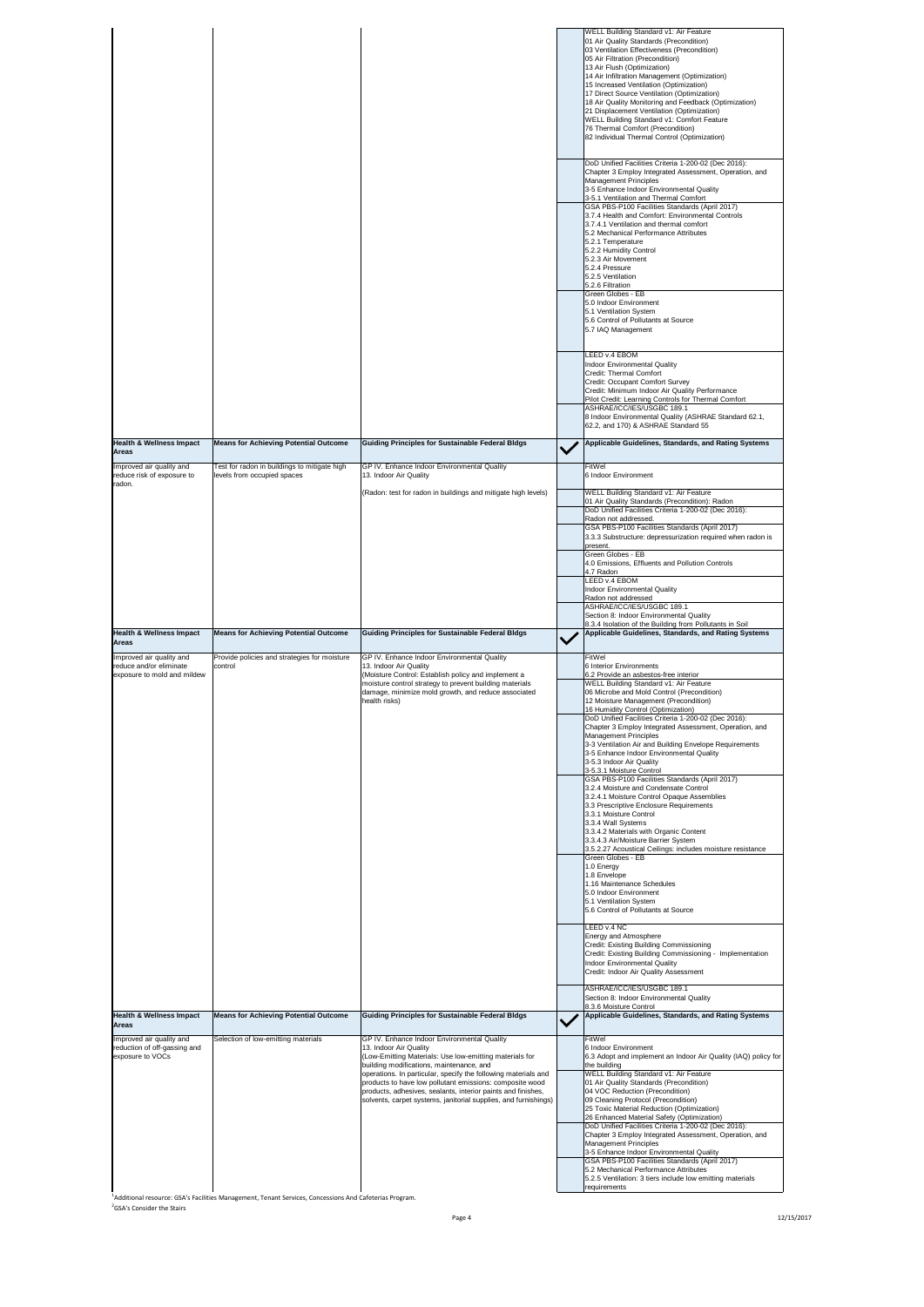|                                                                                                 |                                                                                                                                                                                                                                |                                                                                                                                                                                                                                                                                                                              | <b>Green Globes - EB</b><br>5.0 Indoor Environment<br>5.6 Control of Pollutants at Source<br>5.7 IAQ Management<br>6.0 Environmental Management System<br>6.2 Environmental Purchasing<br><b>Green Globes - NC</b><br>3.7.2 Source Control and Measurement of Indoor Pollutants<br>LEED v.4 EBOM<br>Indoor Environmental Quality<br>Credit: Green cleaning - Products and Materials<br>Credit: Indoor Air Quality Management Program<br>Credit: Enhanced Indoor Air Quality Strategies<br>LEED v.4 NC<br>Credit: Low-emitting Materials    |
|-------------------------------------------------------------------------------------------------|--------------------------------------------------------------------------------------------------------------------------------------------------------------------------------------------------------------------------------|------------------------------------------------------------------------------------------------------------------------------------------------------------------------------------------------------------------------------------------------------------------------------------------------------------------------------|--------------------------------------------------------------------------------------------------------------------------------------------------------------------------------------------------------------------------------------------------------------------------------------------------------------------------------------------------------------------------------------------------------------------------------------------------------------------------------------------------------------------------------------------|
|                                                                                                 |                                                                                                                                                                                                                                |                                                                                                                                                                                                                                                                                                                              | ASHRAE/ICC/IES/USGBC 189.1<br>Section 8: Indoor Environmental Quality                                                                                                                                                                                                                                                                                                                                                                                                                                                                      |
| <b>Health &amp; Wellness Impact</b><br><b>Areas</b>                                             | <b>Means for Achieving Potential Outcome</b>                                                                                                                                                                                   | <b>Guiding Principles for Sustainable Federal Bldgs</b>                                                                                                                                                                                                                                                                      | 8.4.2 Materials<br>Applicable Guidelines, Standards, and Rating Systems                                                                                                                                                                                                                                                                                                                                                                                                                                                                    |
| Beneficial indoor air quality<br>sustained in occupied<br>buildings under construction.         | Control of indoor air quality and impact on<br>occupants during building alterations of<br>existing spaces.                                                                                                                    | GP IV. Enhance Indoor Environmental Quality<br>13. Indoor Air Quality<br>(Indoor Air Quality during Building Alterations: Establish a<br>policy and implement necessary protocols to protect indoor                                                                                                                          | FitWel<br>6 Indoor Environment<br>6.3 Adopt and implement an Indoor Air Quality (IAQ) policy for<br>the building.                                                                                                                                                                                                                                                                                                                                                                                                                          |
|                                                                                                 |                                                                                                                                                                                                                                | quality during renovations, repairs, and alterations, and<br>during occupancy)                                                                                                                                                                                                                                               | <b>WELL Building Standard v1: Air Feature</b><br>07 Construction Pollution Management<br>13 Air Flush (Optimization)<br>24 Combustion Minimization (Optimization)<br>DoD Unified Facilities Criteria 1-200-02 (Dec 2016):<br>Chapter 2 Building Design & Construction<br>2-5 Enhance Indoor Environmental Quality<br>2-5.3.3 Protect Indoor Air Quality during Construction<br>GSA PBS-P100 Facilities Standards (April 2017)                                                                                                              |
|                                                                                                 |                                                                                                                                                                                                                                |                                                                                                                                                                                                                                                                                                                              | Not addressed<br>Green Globes - EB<br>5.0 Indoor Environment<br>5.6 Control of Pollutants at Source<br>LEED v.4 EBOM<br><b>Materials and Resources</b><br>Prerequisite: Facility Maintenance and Renovation Policy<br>Credit: Solid Waste Management - Facility Maintenance and<br>Renovation<br>Pilot Credit: Clean Construction                                                                                                                                                                                                          |
|                                                                                                 |                                                                                                                                                                                                                                |                                                                                                                                                                                                                                                                                                                              | ASHRAE/ICC/IES/USGBC 189.1<br>Section 10 Construction and Plans for Operation<br>10.3.1.5 Moisture Control<br>10.3.1.6 Construction Activity Pollution Prevention Idling of<br><b>Construction Vehicles</b><br>10.3.1.7 Construction Activity Pollution Prevention: Protection<br>of Occupied Spaces                                                                                                                                                                                                                                       |
| <b>Health &amp; Wellness Impact</b><br><b>Areas</b>                                             | <b>Means for Achieving Potential Outcome</b>                                                                                                                                                                                   | <b>Guiding Principles for Sustainable Federal Bldgs</b>                                                                                                                                                                                                                                                                      | <b>Applicable Guidelines, Standards, and Rating Systems</b>                                                                                                                                                                                                                                                                                                                                                                                                                                                                                |
| Reduce chemical exposure as<br>part of pest management<br>program utilized within<br>buildings. | Complete and utilize an integrated pest<br>management program within buildings.                                                                                                                                                | GP IV. Enhance Indoor Environmental Quality<br>13. Indoor Air Quality<br>(Integrated Pest Management: Use integrated pest                                                                                                                                                                                                    | FitWel<br>3 Outdoor Spaces<br>3.7 Adoption of an integrated pest management plan                                                                                                                                                                                                                                                                                                                                                                                                                                                           |
|                                                                                                 |                                                                                                                                                                                                                                | management techniques as appropriate to minimize pesticide<br>usage)                                                                                                                                                                                                                                                         | <b>WELL Building Standard v1: Air Feature</b><br>09 Cleaning Protocol (Precondition)<br>10 Pesticide Management (Precondition)<br>22 Pest Control (Optimization)<br>28 Cleanable Environment (Optimization)                                                                                                                                                                                                                                                                                                                                |
|                                                                                                 |                                                                                                                                                                                                                                |                                                                                                                                                                                                                                                                                                                              | DoD Unified Facilities Criteria 1-200-02 (Dec 2016):<br>Chapter 3 Employ Integrated Assessment, Operation, and<br>Management Principles<br>3-5 Enhance Indoor Environmental Quality<br>3-5.3.3 Integrated Pest Management<br><b>GSA PBS-P100 Facilities Standards (April 2017)</b><br>2.5 Landscape Prescriptive Requirements<br>2.5.5 Pollinators<br>2.5.5.3 Supplemental Information and Other Considerations<br>2.5.5.3.4 Site Maintenance: includes IPM<br><b>Green Globes - EB</b><br>4.0 Emissions, Effluents and Pollution Controls |
|                                                                                                 |                                                                                                                                                                                                                                |                                                                                                                                                                                                                                                                                                                              | 4.13 Pesticides<br>LEED v.4 EBOM<br>Credit: Integrated Pest Management (IPM)                                                                                                                                                                                                                                                                                                                                                                                                                                                               |
|                                                                                                 |                                                                                                                                                                                                                                |                                                                                                                                                                                                                                                                                                                              | ASHRAE/ICC/IES/USGBC 189.1<br>Not addressed                                                                                                                                                                                                                                                                                                                                                                                                                                                                                                |
| <b>Health &amp; Wellness Impact</b><br><b>Areas</b>                                             | <b>Means for Achieving Potential Outcome</b>                                                                                                                                                                                   | <b>Guiding Principles for Sustainable Federal Bldgs</b>                                                                                                                                                                                                                                                                      | <b>Applicable Guidelines, Standards, and Rating Systems</b>                                                                                                                                                                                                                                                                                                                                                                                                                                                                                |
| risk to occupants.                                                                              | Reduce potential exposure and Utilize LCA evaluation of products as a basis<br>for product selection.<br>Complete and utilize a Green Purchasing<br>program for supplies and products utilized<br>within an existing building. | GP V. Reduce the Environmental Impact of Materials<br>15. Material Content and Performance<br>Procure products and supplies that have a lesser<br>or reduced effect on human health and the environment over<br>their life cycle when compared with competing products or<br>services that serve the same purpose, including | FitWel<br>6 Indoor Environment<br>6.3 Adopt and implement an Indoor Air Quality (IAQ) policy for<br>the building.<br>6 Indoor Environment<br>6.4 Adopt and implement a Green Purchasing Policy                                                                                                                                                                                                                                                                                                                                             |
|                                                                                                 |                                                                                                                                                                                                                                | products or services that serve the same purpose, including:<br>Recycled Content and Comprehensive Procurement<br><b>Guidelines</b><br>ii. Biobased Content<br>iii. Other Green Products                                                                                                                                     | <b>WELL Building Standard v1: Air Feature</b><br>04 VOC Reduction (Precondition)<br>09 Cleaning Protocol (Precondition)<br>11 Fundamental Material Safety (Precondition)<br>26 Enhanced Material Safety (Optimization)<br>Mind Feature<br>97 Material Transparency (Optimization)                                                                                                                                                                                                                                                          |
|                                                                                                 |                                                                                                                                                                                                                                | iv. Ozone Depleting Compounds and High Global Warming<br><b>Potential Chemicals</b>                                                                                                                                                                                                                                          | DoD Unified Facilities Criteria 1-200-02 (Dec 2016):<br>Chapter 3 Employ Integrated Assessment, Operation, and<br><b>Management Principles</b><br>3-6 Reduce Environmental Impact of Materials<br>3-6.1.1 Recycled Content<br>3-6.1.2 Biologically-Based Products<br>3-6.1.3 Other Sustainable Products<br>3-6.1.4 Ozone Depleting Substances<br>3-7 Address Climate Change Risk (risk assessment of location<br>8 mitigation plan)<br><b>GSA PBS-P100 Facilities Standards (April 2017)</b>                                               |
|                                                                                                 |                                                                                                                                                                                                                                |                                                                                                                                                                                                                                                                                                                              | 3.4 Interior Performance Requirements: many specific<br>materials requirements by building component (recycled,<br>biobased, etc.), too numerous to list<br>5.2 Mechanical Performance Attributes<br>5.2.5 Ventilation: 3 tiers include low emitting materials<br>requirements                                                                                                                                                                                                                                                             |

Page 5 12/15/2017